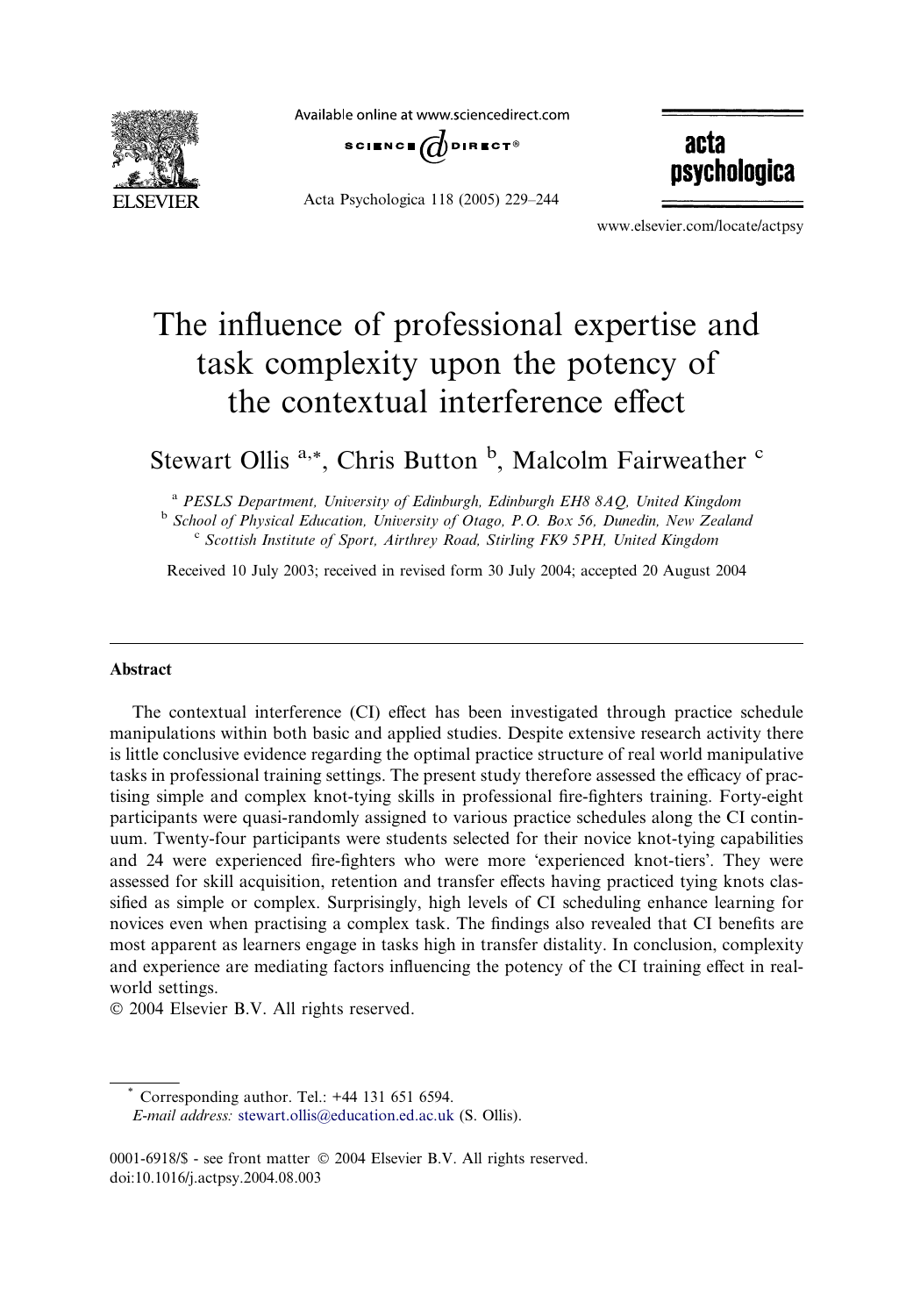# 1. Introduction

The influence of contextual interference (CI) in motor learning research has evolved over 20 years since early laboratory based studies demonstrated the CI effect (e.g. [Battig, 1966, 1979; Shea & Morgan, 1979](#page-13-0)). To date there is little research that evaluates the application of CI manipulations within professional development environments out-with that of sport. However, some applied studies are beginning to emerge ([Hanlon, 1996; Knock, Ballard, Robin, & Schmidt, 2000; Schneider, Healy,](#page-14-0) [& Bourne, 2002](#page-14-0)) that may help bridge the gap between lab-based research and vocational and professional practice. The present research utilised trained fire-fighters and a non-trained control group and assessed their capability to learn to tie a variety of knots. Knot-tying skill is paramount in the fire-fighters profession and to date the training structure for this skill has not been evaluated within a controlled practice framework. Given that the potential benefits of CI manipulations have arguably yet to be fully realised within real world training environments, the present paper adds to the professional understanding of the CI phenomenon in real-world settings.

An overview of CI research typically reveals that acquisition performance is improved with repetitive, blocked task practice, while retention and transfer performance benefit from random practice scheduling [\(Brady, 1998](#page-14-0)). While these findings are generally accepted, factors such as task complexity, participant skill level, and environmental conditions also seem to influence the strength of the CI effect (for a review see [Wulf & Shea, 2002](#page-15-0)). For example, some research has failed to reveal any benefits of CI (e.g. [French, Rink, & Werner, 1990](#page-14-0); Sears & Husak, 1987 (as cited in [Brady, 1998](#page-14-0)); Chamberlin et al., 1991 (as cited in [Brady, 1998](#page-14-0))) whilst other research studies supported the adoption of high CI manipulations (e.g. [Hall, Domin](#page-14-0)[gues, & Cavazos, 1994; Hebert, Landin, & Solmon, 1996; Wrisberg & Liu, 1991\)](#page-14-0). These varied results could be interpreted as a result of methodological nuances (e.g., task and subject characteristics) and might also represent a degree of 'diminishing return' ([Brady, 1998\)](#page-14-0). In other words, the potential benefits of CI may decline from an optimum level as a result of the interaction of several factors. [Brady \(1998\)](#page-14-0) has suggested that some of the other important factors influencing the CI effect include; amount of practice [\(Shea, Kohl, & Indermill, 1990\)](#page-14-0), cognitive effort [\(Smith, 1997](#page-14-0)), intrinsic interest ([Lee & White, 1990\)](#page-14-0), experience [\(Shea et al., 1990\)](#page-14-0), motivational/attentional process [\(Lee & White, 1990\)](#page-14-0), task complexity ([Hebert et al., 1996; Wulf, Herger, & Shea,](#page-14-0) [1999](#page-14-0)), and trait anxiety/self efficacy [\(Shewokis, Krane, Snow, & Greenleaf, 1995\)](#page-14-0). While many of these factors will undoubtedly be of interest within future research, the present study will focus upon the expertise and complexity inter-relationship.

Although high levels of CI can impair skill acquisition performance, retention and transfer effects also require close scrutiny. [Salas and Canon-Bowers \(2001\)](#page-14-0) acknowledged that successful retention and transfer of skills are the most important indicators of training effectiveness and expertise. Retention tests within motor lear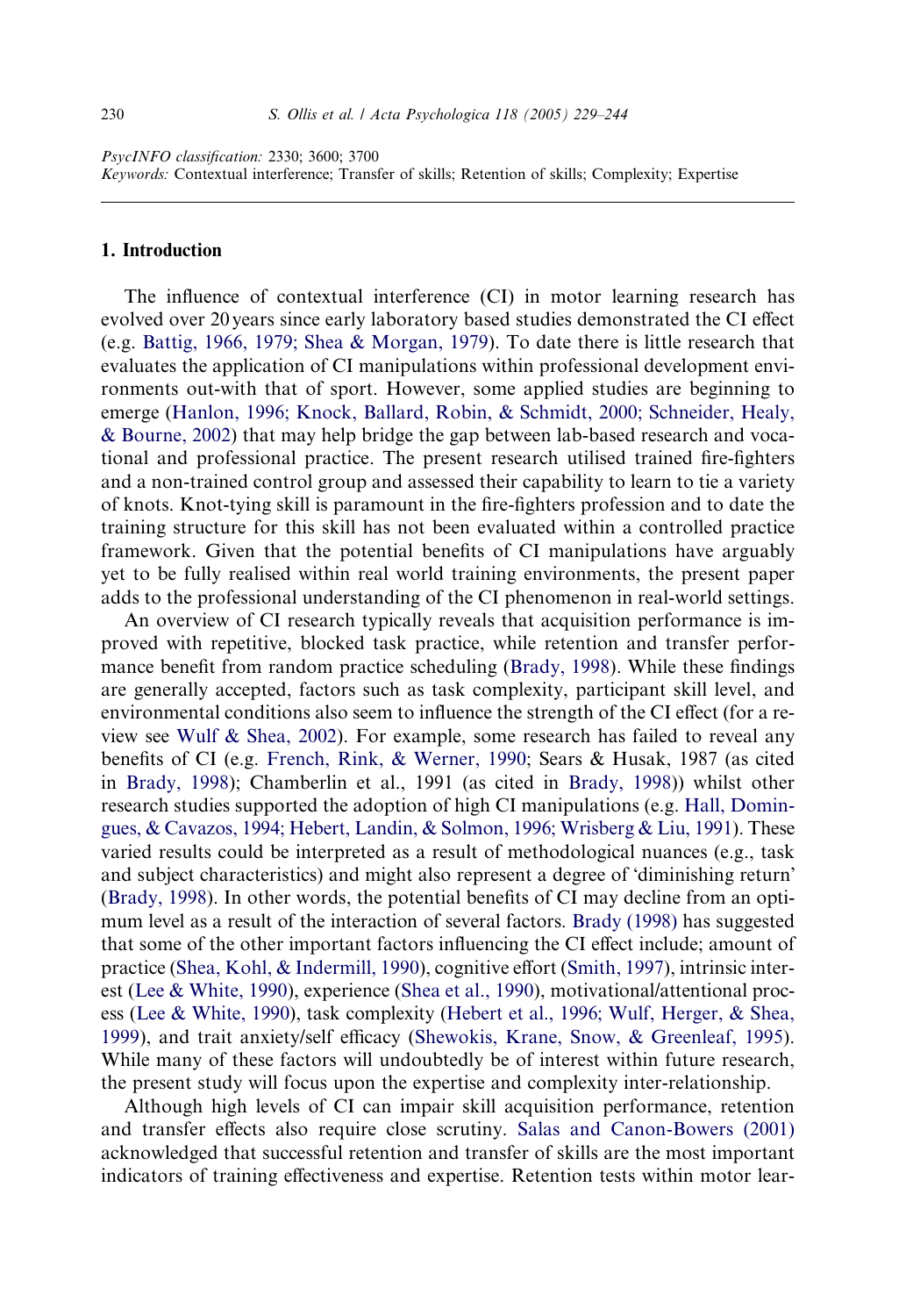ning are administered by assessing the performance of a skill some time following the initial practice period. The level of performance during the retention test and the duration of the post-practice delay both indicate the extent of skill retention. Skill retention is particularly important within public services such as the fire brigade, police and military where it would be futile to perform expertly on the training ground and not be able to retain important skills at a later date.

A number of researchers suggest that skill retention effects may not be as informative as skill transferability. For example, [Shewokis and Snow \(1997\)](#page-14-0) suggested that transfer effects are consistently more robust than retention effects within CI research and therefore transfer conditions should be regarded as more reliable indi-cators of CI benefits (see also [Brady, 1998](#page-14-0)). Transfer tests examine the 'adaptability of performance changes' related to learning [\(Magill, 1998](#page-14-0)). [Smith and Rudisill \(1993\)](#page-14-0) have considered 'transfer distality' or near-and-far transfer [\(Schmidt & Wrisberg,](#page-14-0) [2000\)](#page-14-0) within their research. Transfer distality reflects the extent to which a transfer task (or test) is similar to the task practised within the acquisition period. While 'near transfer' requires a task to be performed that is similar to that acquired in the learning environment, 'far transfer' would involve a task or performance situation that would be very different from the learned task. Transfer distality is necessary within fire-fighting to react appropriately under extreme and novel conditions. For example in a burning building where conditions can change unpredictably, the Fire Brigade training literature  $\frac{1}{1}$  emphasises the understanding that 'every fire (and rescue) situa-tion is different' ([Scottish Fire Training School Manual, 2002](#page-14-0)). Brady'[s \(1979\)](#page-14-0) research investigating the benefits of dry land training for scuba divers exemplified this requirement for far transfer within high-risk sports, and is one of a few studies which can be extended to high-risk professions.

With such practical and professional concerns in mind current folklore suggestions involving large amounts of simple-blocked practice in the armed and emergency services (such as gun assembly and dry gun drills in the military) cannot be supported by the guidelines that have emerged from the CI literature. Training methods that are underpinned by CI scheduling could serve to enhance training effectiveness and understanding thereby enhancing the training of professionals. Beyond appropriate practice schedules we also need to recognise dominant variables that mediate the benefits of CI, and secondly, how these variables interact in relation to the transfer distality principle. The two characteristics that have received most attention to date are expertise and complexity ([Guadagnoli & Lee, 2004; Wulf &](#page-14-0) [Shea, 2002](#page-14-0)), although they have typically been studied in isolation of each other.

The adoption of a knot-tying task within the present study allowed us to examine effects with continuous (long duration) responses as might be expected in real-world scenarios. This approach is motivated by Smith'[s \(1997\)](#page-14-0) contention that CI manipulations have tended to be focused on memory driven issues that are more easily targeted by short duration responses. The demand for capable knot-tying skill within

<sup>&</sup>lt;sup>1</sup> Furthermore, competence based training through occupational and educational systems (i.e., National Vocational Qualifications in the UK) are still predominantly focused upon the acquisition of skills competence, with little reference to retention or transfer issues.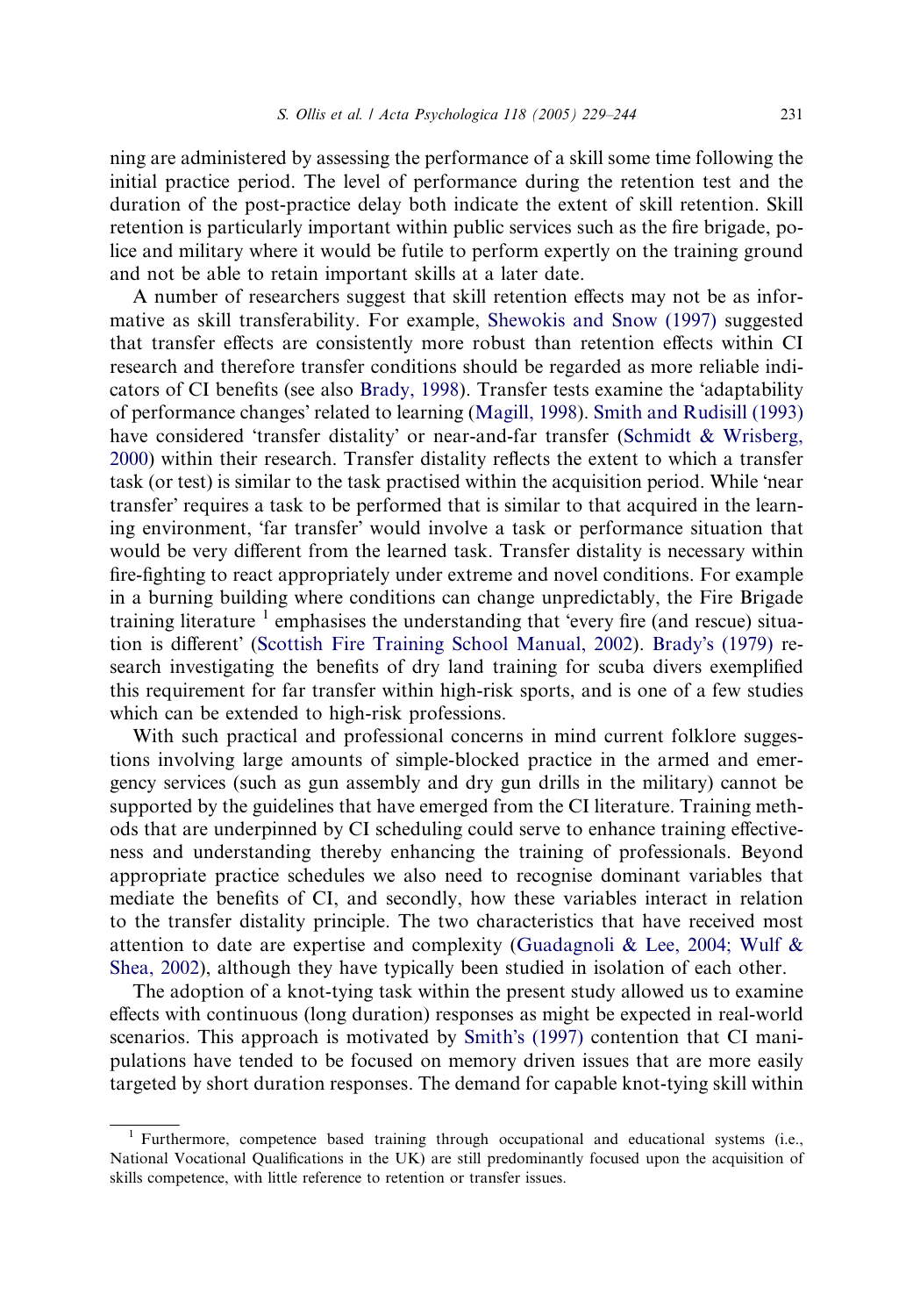the professional based domain of fire-fighting also determined our transfer tests. The first transfer test which involved tying knots blindfolded reflected a concern that firefighters have to tie knots within confined and smoke-filled/dark locations. The second transfer test assessed the ability to tie novel knots to help fire-fighters adapt to the needs of any incident (e.g. where secure tie-points may be restricted). Therefore, it seemed appropriate for the participants to be able to demonstrate whether they could tie some novel knots which they had not previously practised. The adoption of both transfer tests meant increased distality for the learners from transfer test 1 to transfer test 2. The blindfolded knots were the same as the ones practised in acquisition, but performed without vision (near-transfer). The second transfer test represented far transfer as the participants had to perform a different sequence of moves to complete the knots.

We propose that discrepancies between research findings ([French et al., 1990;](#page-14-0) [Hebert et al., 1996](#page-14-0); Sears & Husak, 1987; [Wrisberg & Liu, 1991\)](#page-15-0) have arisen through the interaction of multiple variables in applied (and some laboratory) settings and that these variables influence the CI effect in a multi-faceted manner. The interaction of task complexity and expertise within CI conditions was a primary focus within the present research. Practising skills high in complexity may amplify the cognitive and physical demands created by high levels of CI [\(Albaret & Thon, 1998\)](#page-13-0). Hence, practising more complex tasks under high-interference conditions may prove too difficult for early learners to elicit CI benefits ([Magill & Hall, 1990\)](#page-14-0). Alternatively, more expert individuals may not find simple skills challenging enough even under random practice schedules to generate a clear CI benefit. As such, expertise and task complexity characteristics require closer scrutiny.

Therefore to examine the potency of the CI effect in applied practice settings, three hypotheses are presented. In the absence of prior research that has investigated several levels of task complexity and subject experience interactively, it was assumed that a simple linear effect on learning may exist for each factor in isolation. The benefits from CI within the present study will therefore be assessed by improved retention performance or, more importantly, increased transfer distality. So, (1) in terms of the interaction of complexity and experience within the real-world setting, it is predicted that the benefits of high CI will become more apparent with increasing transfer distality. (2) The experienced learners should benefit more than novices from high levels of CI scheduling [\(Guadagnoli & Lee, 2004; Magill & Hall, 1990](#page-14-0)). (3) Finally, as task complexity increases within the present study (simple vs. complex knots) the relative benefit from increasing levels of CI should decrease [\(Albaret &](#page-13-0) [Thon, 1998; Guadagnoli & Lee, 2004; Wulf & Shea, 2002\)](#page-13-0).

# 2. Method

#### 2.1. Participants

The participants were 24 sports science students (age  $= 21-32$ ) and 24 qualified fire-fighters (age = 23–49) from Rosyth Fire Station. While the students had no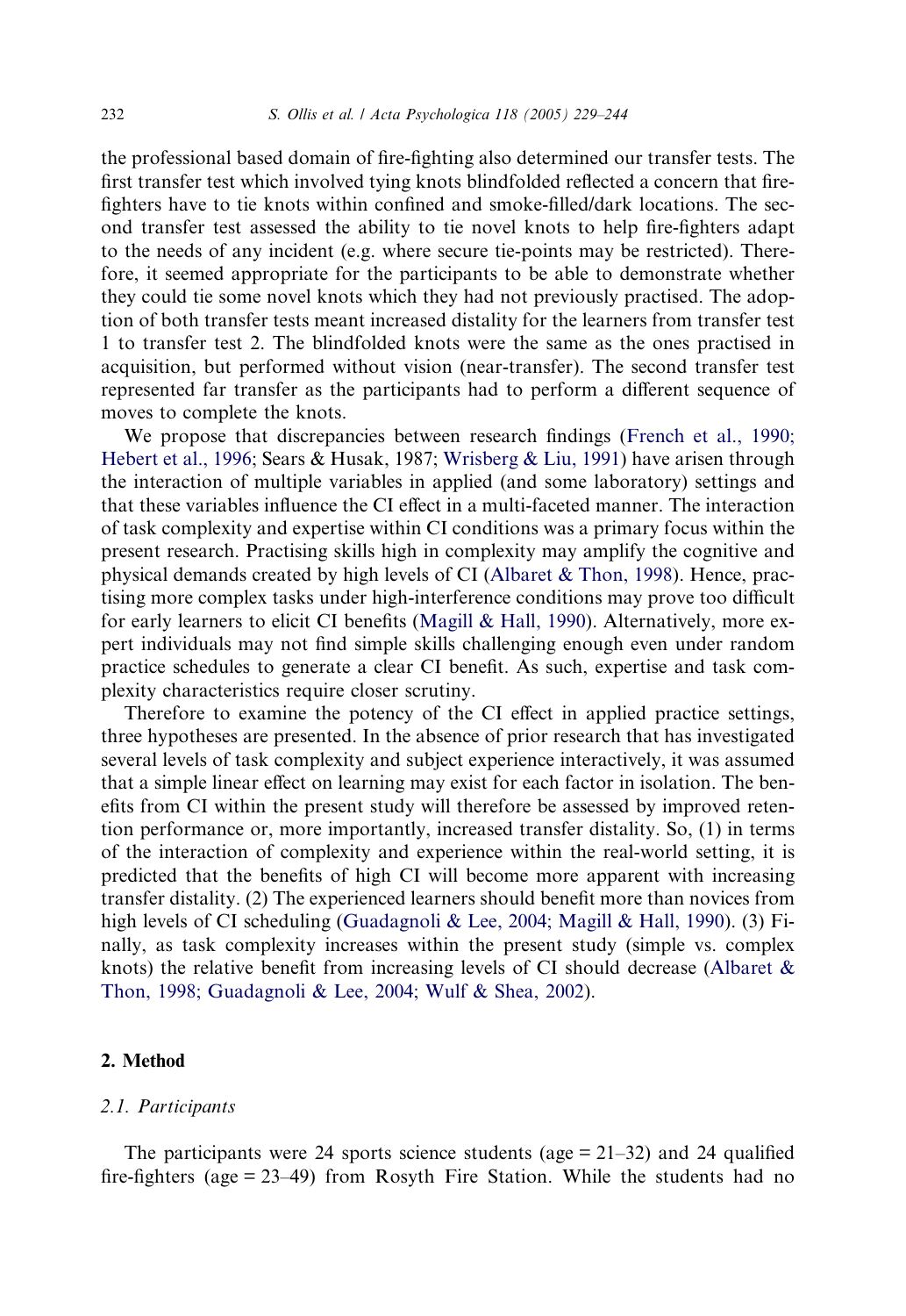experience in knot-tying skills, the fire-fighters had achieved competence standards and expertise during their basic fire-fighting training and previous 'operational line-rescue' status. The fire-fighters had at least 2 years experience in rope work and knot-tying, but should not be considered 'expert knot-tiers' due to their broad working role (i.e., they are only required to practice tying of occupationally relevant knots). Therefore the students were subsequently termed 'novice knot-tiers' and the fire-fighters were termed 'experienced knot-tiers'. All participants gave informed consent to participate.

#### 2.2. Task and equipment

A group of experienced knot-tiers (who did not participate in the experiment) evaluated 10 different knots in terms of complexity. The acquisition task involved the tying of six selected knots (three 'simple' knots, three 'complex' knots) to a set standard as quickly as possible. The simple knots chosen were the 'figure of 8', the 'round turn-two-half hitches' and the 'highwayman's hitch'. The complex knots were the 'fisherman's knot', the 'running bowline' and the 'double-figure of 8' (Fig. 1). The criteria for completed knots involved a subjective assessment by an independent, experienced knot-tier. Each knot had to be recognisable, have a 30 cm tail and have the capability to carry out the function for which it is employed. There were also two transfer conditions which have been discussed. In the first transfer test, all participants had to tie the knots previously learned, blindfolded. The second transfer test



Double sheep bend

Fig. 1. Simple, complex and transfer test knots.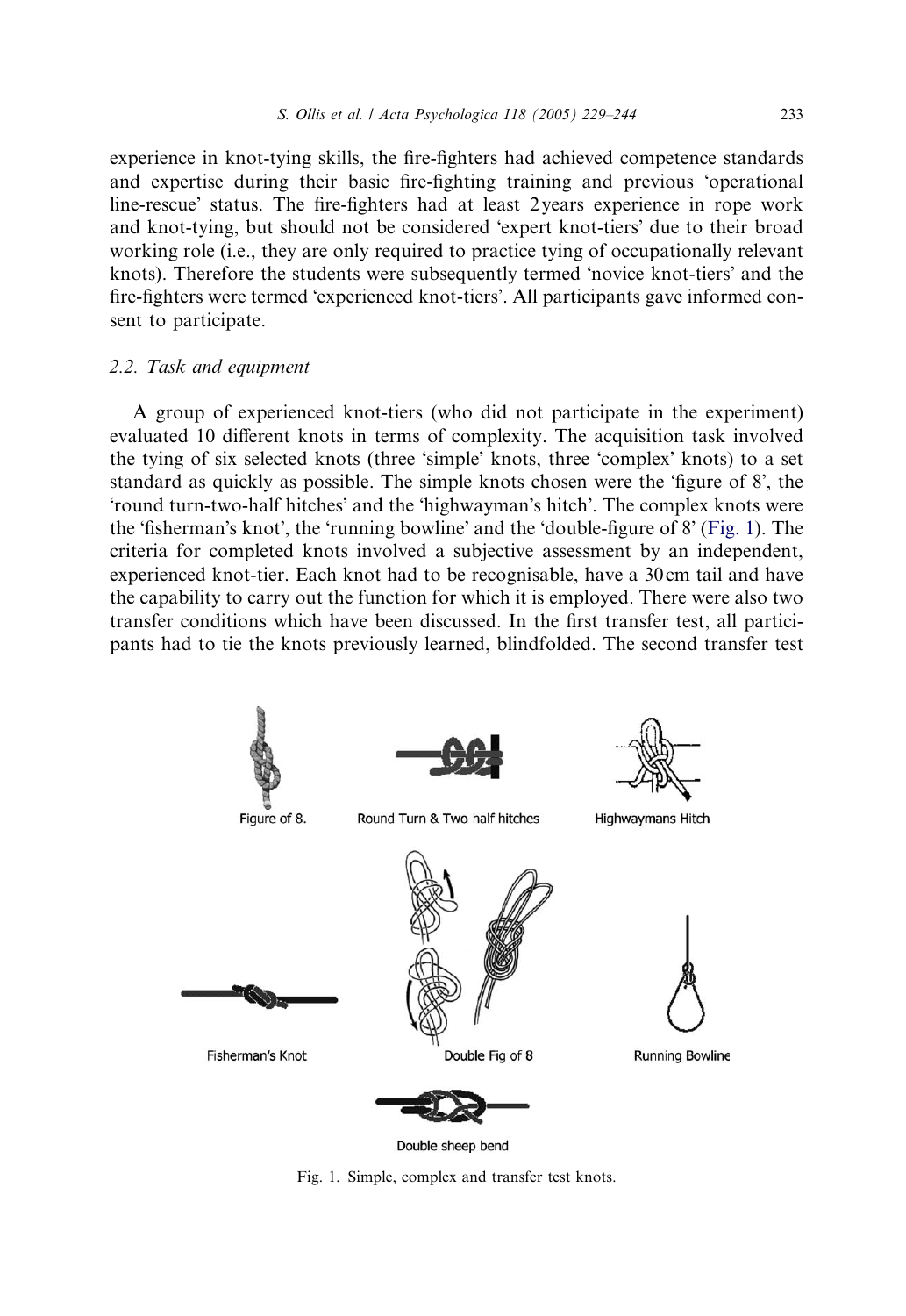involved tying a novel knot, not used within the acquisition period (rated at 'medium complexity'). The novel knot was the 'double sheep-bend'.

The equipment required for the experiment included a climbing line of 12mm diameter, made of natural fibres. Two bars were required as fixings for the knots. The first bar was fixed at hip height, and was used with the utilisation of a weight lifting bar and mobile bar stand. The second bar was fixed at head height and constructed using gym scaffolding. The first bar was necessary to tie the 'round turn-twohalf hitches' knot. The second bar was used in conjunction with the 'highwayman's hitch' and the 'running bowline' knots. The other three knots required no fixing. Two 'Cronus Cum/Time 601X Stopwatches' were utilised as timers during the experiment.

# 2.3. Pre-test

An initial test involved tying all six knots which established a baseline of knottying abilities amongst the two groups of participants. The total time to tie the three simple knots and the three complex knots, were recorded. The novice and experienced groups were then quasi-randomly assigned on ability level into six groups of eight participants. Each of the six groups were then assigned to the experimental conditions of low CI, moderate CI or high CI. The low CI group received blocked practice; the moderate CI group had random-blocked practice and the high CI group had random practice.

# 2.4. Procedure

The pre-test took place four days prior to the practice sessions. At this time, participants were given a brief explanation of the acquisition process, a demonstration and familiarisation of all six knots. The initial familiarisation consisted of four attempts of each knot in a blocked fashion to allow the novice participants the opportunity to complete each knot during acquisition. The experts were also required to tie each knot four times. Practice sessions for all groups involved tying the appropriate knots twice a day for eight days (see Appendix A). Due to the fire-fighters shift-patterns of four days-on, then four days-off, the student group also followed the same schedule. Each participant performed 24 trials per day in two practice sessions, in accordance with the respective practice schedule assignment. Participants assigned to the blocked practice schedule tied each knot four times blocked. The first practice session involved tying three simple knots four times. The second session involved tying three complex knots four times. Participants assigned to the random-blocked practice schedule tied each knot twice, rather than four times in each session. Therefore, both the first and second practice sessions involved tying all eight knots twice in blocked fashion. Finally, the random practice groups were required to tie each knot twice, but in a highly random order. The acquisition tests were conducted daily during the practice sessions.

For each acquisition period the time to completion of each knot tied was recorded. For the blocked group, the mean of four knots was calculated; for the random-blocked group, the mean of two knots, and for the random group singular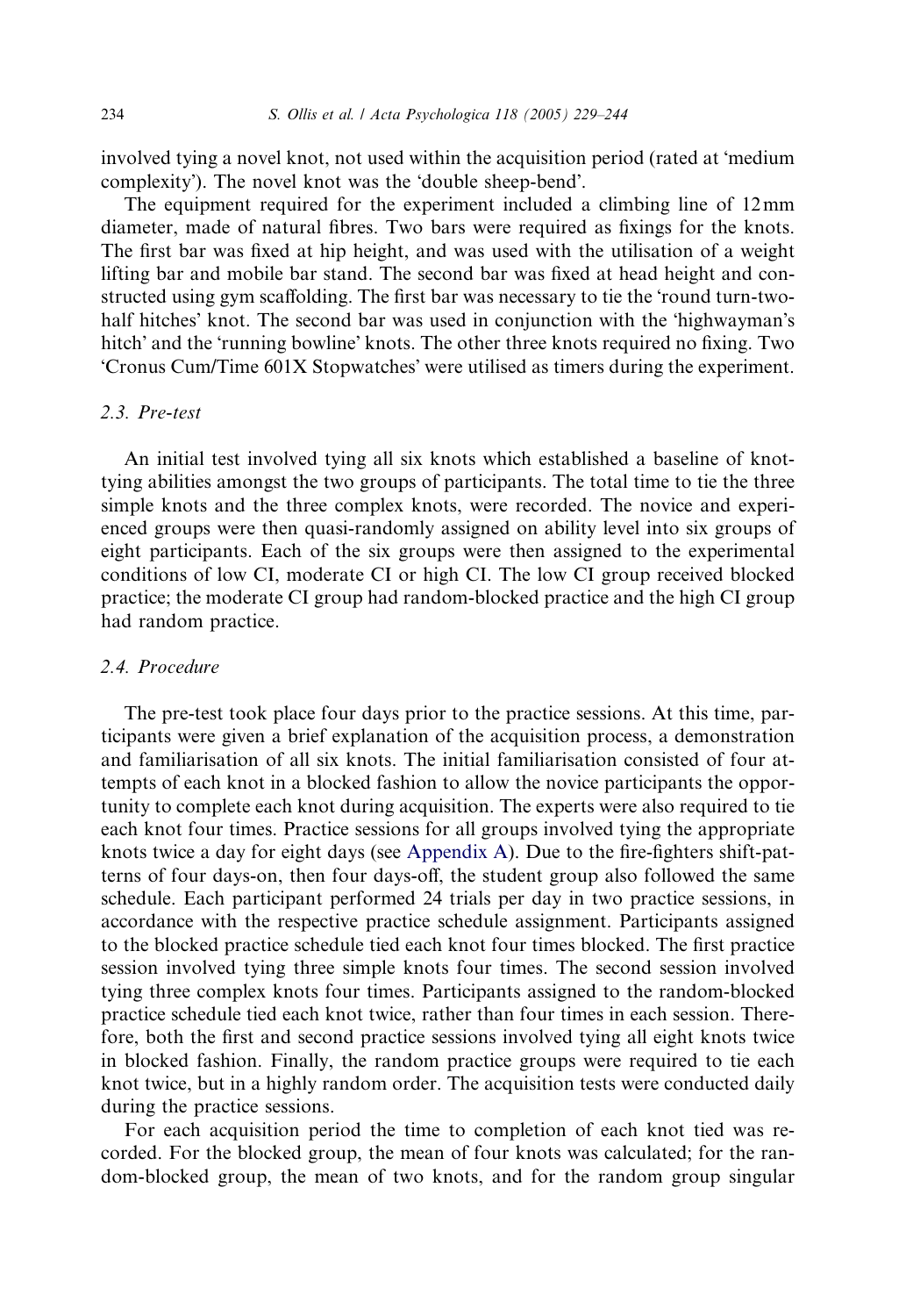knots times were noted by the experimenter. These times were then grouped together as either simple or complex knot times. Twenty-five percent of timings were measured by two referees to ensure inter-tester reliability (objectivity). All times (measured to the nearest second) clarified with an inter-observer agreement (IOA) of 100% ([Thomas & Nelson, 2001\)](#page-14-0).

# 2.5. Post-test

Four days after the final acquisition test was completed, the retention and transfer tests were conducted. The retention test mirrored the pre-test in that the total times for all three simple knots and for the three complex knots were recorded. To prevent an order effect during the transfer test, half of each group began the transfer test with the novel knot, and the other half began the transfer test with the tieing of the blindfold knots. In relation to transfer distality, the blindfold knots were considered closer to the acquisition task, and the novel knot more distant.

#### 2.6. Data analysis

The total times to tie the three knots at pre-test were submitted to a 2 (Experience)  $\times$  3 (CI level)  $\times$  2 (Knot complexity) analysis of variance with repeated measures on the last factor. For the acquisition data, total knot-tieing times were submitted to a 2 (Experience)  $\times$  3 (CI level)  $\times$  8 (Acquisition block)  $\times$  2 (Knot complexity) analysis of variance with repeated measures on the last two factors. The analysis that was used for the pre-test data was also applied to the retention phase data. Finally, the knot-tieing times in the transfer tests were submitted to a 2 (Experience)  $\times$  3 (CI level)  $\times$  3 (Transfer condition) analysis of variance with repeated measures on the final factor. In order to correct for sphericity violations, F values were corrected with Huynh–Feldt adjustments where necessary and due to the low sample size, effect size statistics are also reported  $2$  ([Field, 2000\)](#page-14-0). Post hoc analyses of main effects and interactions were carried out with pairwise comparisons, corrected with the Bonferroni method to control for inflated Type 1 error.

# 3. Results

#### 3.1. Pre-test

The analysis of variance indicated main effects for Experience,  $F(1, 42) = 38.12$ ,  $p < 0.001$ , partial  $\eta^2 = 0.48$ , and Knot Complexity,  $F(1, 42) = 264.86$ ,  $p < 0.001$ , partial  $n^2 = 0.86$ . An interaction between Experience and Knot Complexity,

<sup>&</sup>lt;sup>2</sup> It is acknowledged that the low sample size within the study ( $n = 8$  per group) compromises the power of any statistics reported. Due to practical limitations of data collection it was not possible to recruit additional subjects at the time of testing. The reader is reminded to consider this limitation when interpreting the findings.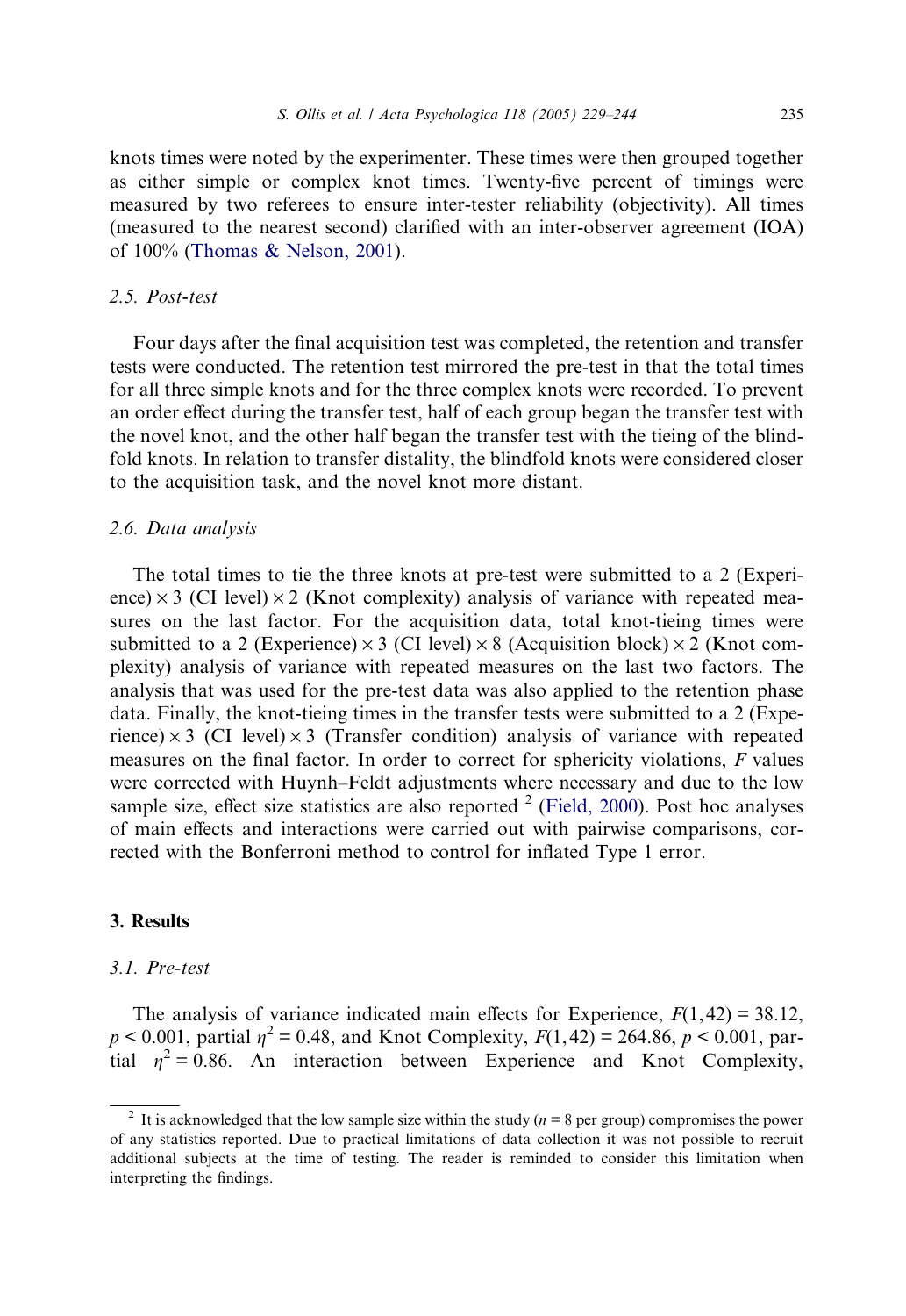

Fig. 2. Interaction of expertise and knot complexity for mean knot times during the pre-test (data collapsed across CI levels).

 $F(1, 42) = 21.83$ ,  $p < 0.001$ , partial  $p^2 = 0.34$ , was attributable to the novices finding the complex knot more difficult in relation to the experienced participants (see Fig. 2). The quasi-random assignment of groups meant that the CI level main effect or interactions were not statistically significant,  $\frac{3}{2} p > 0.05$ .

#### 3.2. Acquisition

Each group showed an improvement (reduction) in knot-tieing times over the training period. There were main effects for Acquisition Block,  $F(4.12, 173.07) = 118.65, p < 0.001$ , partial  $\eta^2 = 0.74$ , as well as the predicted effects for Experience and Knot Complexity ( $p$ 's < 0.001). Pairwise comparisons revealed differences particularly between the early acquisition blocks  $(p's < 0.001)$  with knot-tieing times plateauing later in acquisition (e.g., comparisons between 4 and 5, 5 and 6, 7 and 8 were not significantly different). Perhaps surprisingly there was no main effect for CI level ( $p > 0.05$ , partial  $\eta^2 = 0.01$ ) However, there was an interaction between CI level and Acquisition Block,  $F(8.24, 173.07) = 2.30, p < 0.03$ , partial  $\eta^2 = 0.10$ . [Fig. 3a](#page-8-0) and b reveals this interaction with the high CI groups performing poorly early in learning, however during later acquisition blocks this trend was reversed and high CI performance was generally better than the low and moderate CI trained groups.

<sup>&</sup>lt;sup>3</sup> It should be pointed out that due to a comparatively high amount of variance within the novice groups compared to the experienced groups, Levene's test for Homogeneity of Variance indicated a significant difference between ability groups ( $p < 0.05$ ). As both natural log and square root transformations of the data set did not stabilise the variances, we decided to use the original data set within the analysis. Therefore, we acknowledge that this violation could compromise the accuracy of the F-ratio for ability [\(Field, 2000\)](#page-14-0) but argue that the difference in variance might be expected given the differences in ability required within the study.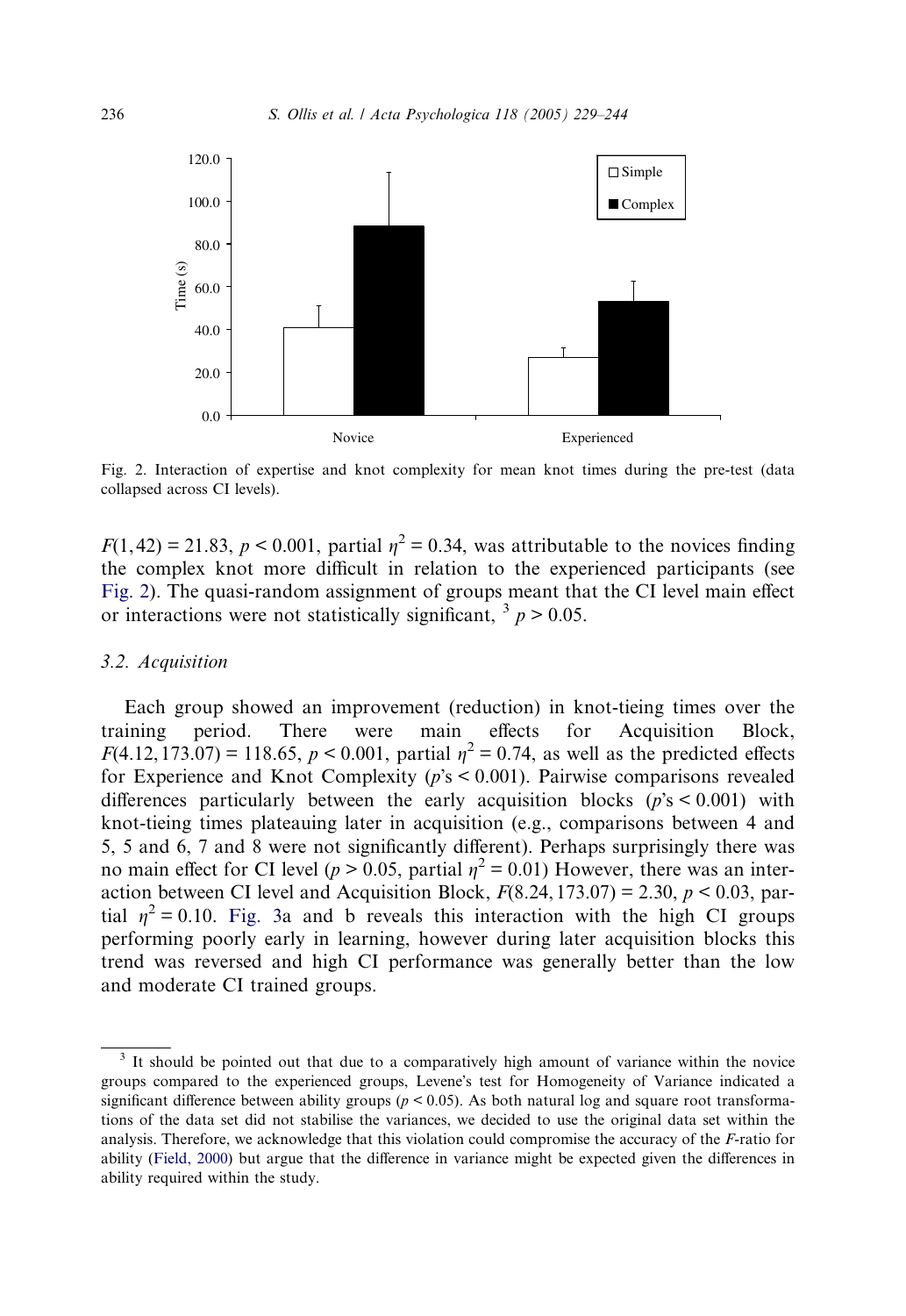<span id="page-8-0"></span>

Fig. 3. (a) Mean times to complete knot-tying task for simple knot groups (data collapsed across experience levels). High CI: high contextual interference, Mod CI: moderate contextual interference, Low CI: low contextual interference. (b) Mean times to complete knot-tying task for complex knot groups (data collapsed across experience levels). High CI: high contextual interference, Mod CI: moderate contextual interference, Low CI: low contextual interference.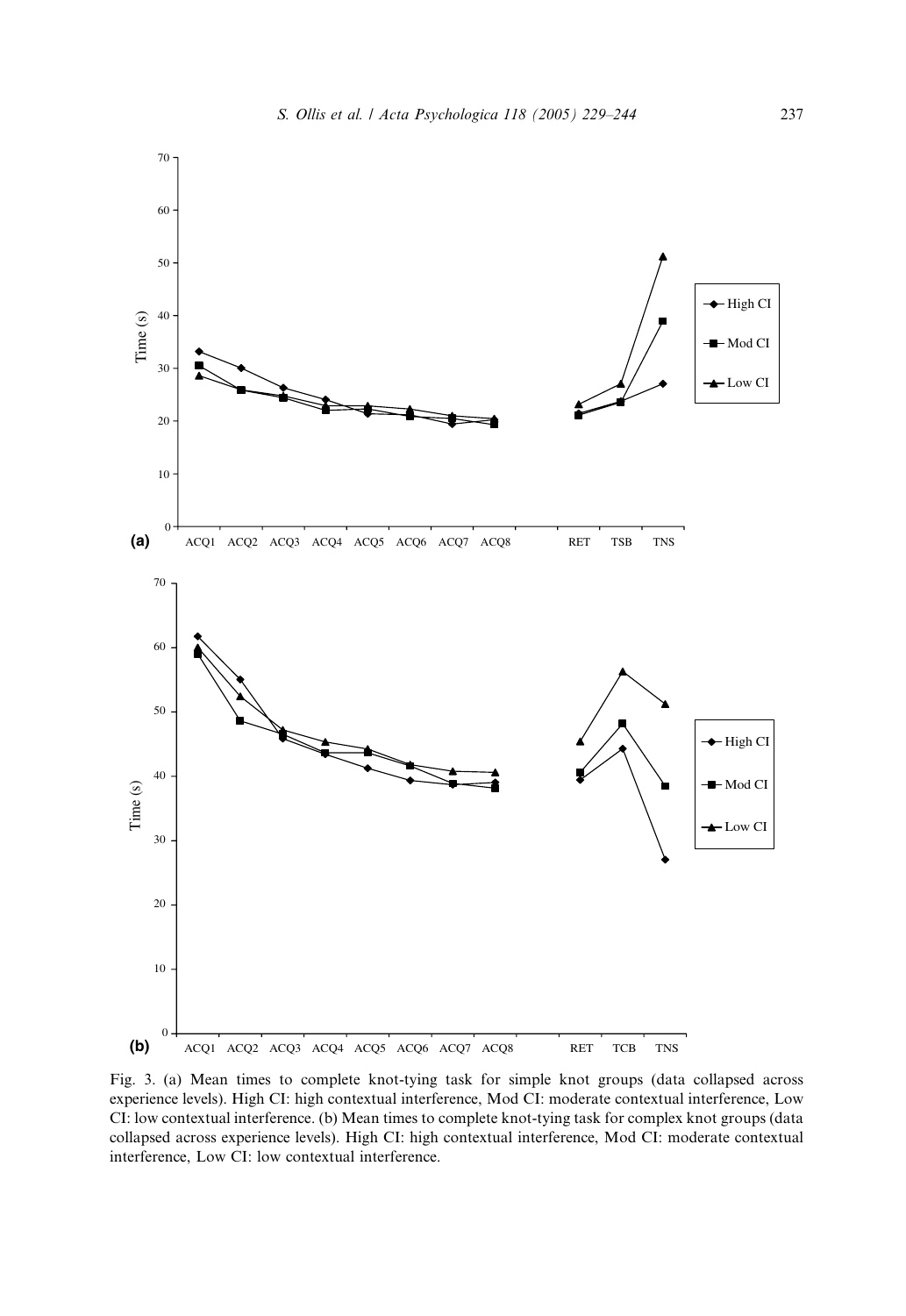# 3.3. Retention test

When comparing performance across the groups in the retention block there were main effects for Experience,  $F(1, 42) = 40.22$ ,  $p < 0.001$ , partial  $n^2 = 0.49$ , and Knot Complexity,  $F(1, 42) = 763.43$ ,  $p < 0.001$ , partial  $\eta^2 = 0.95$ . [Fig. 3](#page-8-0)a and b shows that the complex knot groups perform least well during the retention test and the best times came from the simple knot groups. The retention performance of all six groups was generally maintained in relation to their respective final acquisition block. The impressive retention performance for all groups suggests a lack of obvious differential benefits from the various permutations of CI level.

# 3.4. Transfer tests

There were three transfer conditions for each group, simple knots blindfolded (TSB), complex knots blindfolded (TCB) and also a novel set of knots in normal sighted conditions (TNS). The latter of these transfer tests was considered most different from the acquisition task in terms of transfer distality as none of the groups had any experience of these knots prior to the test. There were main effects for Experience,  $F(1, 42) = 59.05$ ,  $p < 0.001$ , partial  $\eta^2 = 0.49$ , for CI level,  $F(2, 42) =$ 5.49,  $p < 0.01$ , partial  $n^2 = 0.21$ , and also for Transfer conditions,  $F(1.57, 66.07) =$ 45.34,  $p < 0.001$ , partial  $\eta^2 = 0.52$ . Pairwise comparisons revealed that the mean transfer times for the high CI groups  $(31.7 \pm 12s)$  were significantly lower than for the low CI groups (48.9  $\pm$  12s), but not significantly different than the moderate CI groups (36.9  $\pm$  12s). There was also a significant interaction between Transfer condition and CI level,  $F(3.15, 66.07) = 2.71$ ,  $p < 0.05$ , partial  $\eta^2 = 0.11$ . From [Fig. 4a](#page-10-0)–c, it seems that the CI groups performed equally as well for the simple, blindfolded condition but the high CI groups had better times in the other two transfer conditions. Furthermore, a significant three-way interaction between Transfer condition, CI level and Ability,  $F(3.15, 66.07) = 3.66$ ,  $p < 0.02$ , indicates that the novice groups reacted differently to the CI training in comparison to the experienced groups.

Novice transfer tests. Within the novice groups, the best performance occurred when blindfolded simple knots were tied, regardless of their CI level during training ([Fig. 4](#page-10-0)a). In comparison, for the blindfolded complex knot task, there was a trend that high CI participants tended to be quicker than the low CI group [\(Fig. 4b](#page-10-0)). However, this trend was not significant. Finally in the novel knot condition, the high CI group again performed better than the low CI group  $(p < 0.01)$  and showed a trend towards greater transfer over and above the moderate CI group ([Fig. 4c](#page-10-0)).

Expert transfer tests. For the expert groups there were few clear benefits between one type of CI training on another. Similar to the novice groups, the high CI group seemed to perform better with the blindfolded complex knot [\(Fig. 4b](#page-10-0)), although once more this trend did not reach significance. However, pairwise comparisons revealed some clear differences between the transfer conditions. Transfer performance for the novel knot was worse than that of the blindfolded simple knot, which in turn was better than the blindfolded complex knot. When comparing across all three transfer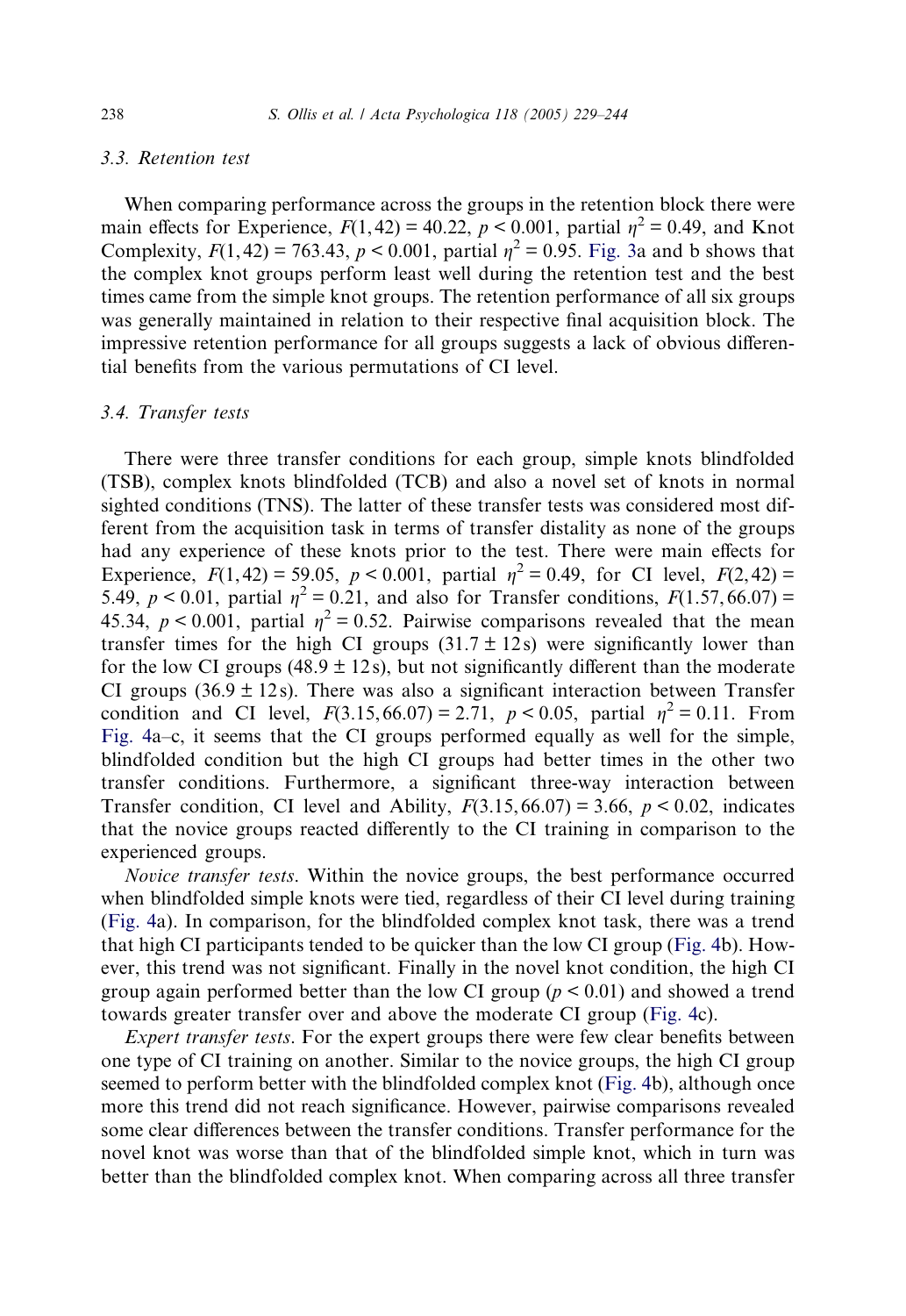<span id="page-10-0"></span>

Fig. 4. (a) Mean times to complete near transfer task (simple knot, blindfolded) for novice and experienced CI groups. (b) Mean times to complete near transfer task (complex knot, blindfolded) for novice and experienced CI groups. (c) Mean times to complete far transfer task (novel knot, sighted) for novice and experienced CI groups.

conditions, it is clear that the experts performance in transfer conditions was better than that of the novices particularly as transfer distality increased.

# 4. Discussion

It was the purpose of the present study to investigate the applied interactions and theoretical relationships between expertise, complexity, CI effect and transfer distality in a real world and professional setting. Our research assessed these variables within a professional fire-fighting task. This approach supports [Salas and Canon-](#page-14-0)[Bowers \(2001\)](#page-14-0) recognition that enhancing transfer and retention factors in various occupational settings such as military, emergency service and industrial settings is key to promoting effective training. In relation to the main experimental hypothesis, the present retention and transfer data indicated that as both novice and expert learners engaged in tasks of increasing transfer distality, the benefits of higher CI practice schedules were identified more readily. The benefits of high CI increased exponentially and to higher significance as transfer task distality increased (see [Figs.](#page-8-0) [3a](#page-8-0), b and 4a–c). This finding supports [Shewokis and Snow](#page-14-0)'s (1997) suggestion that transfer effects are consistently more robust than retention effects within CI research. As skill transferability is more informative than acquisition or retention results, the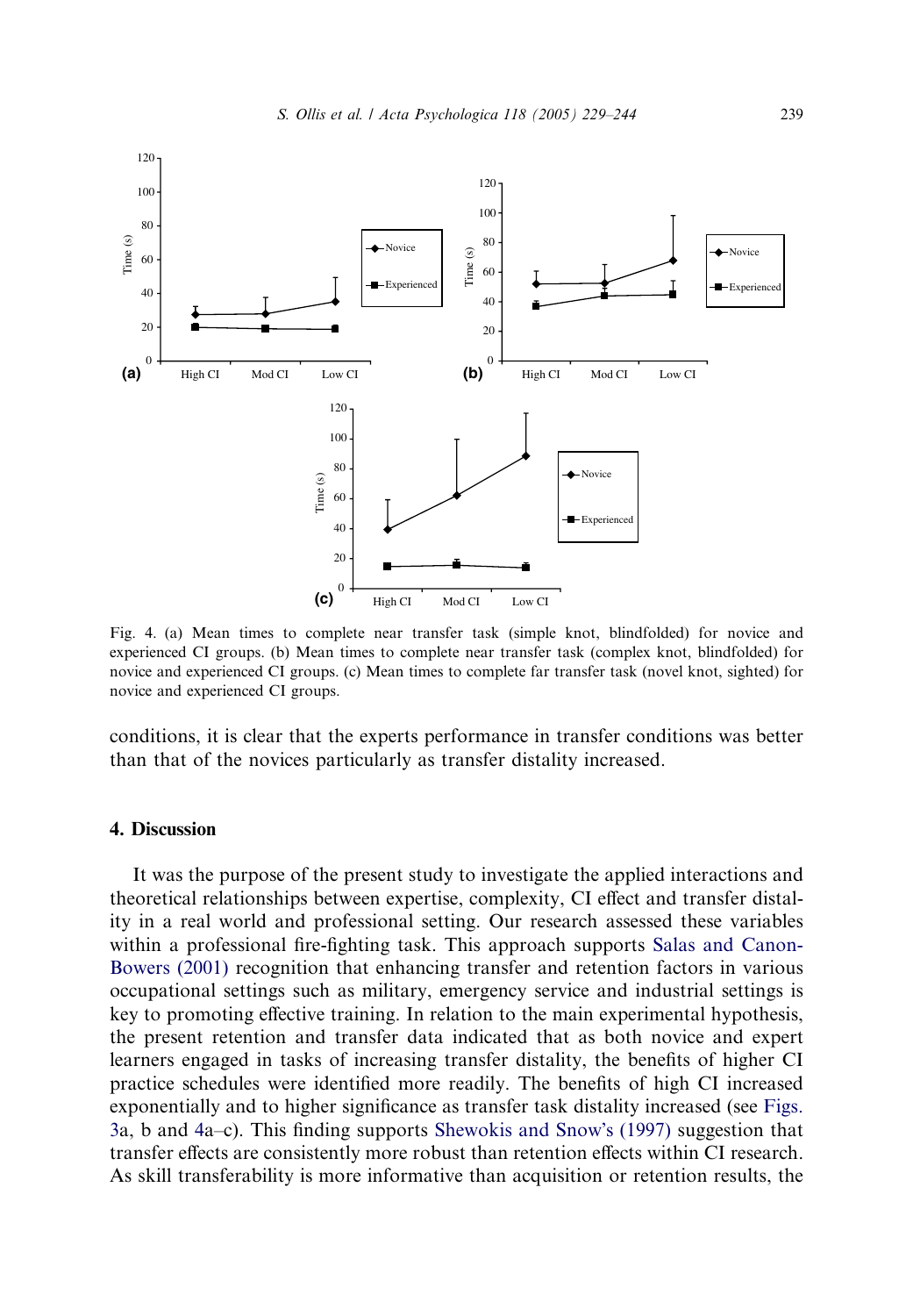transfer condition should be regarded as the more reliable of CI benefits within realworld' settings. It is important to acknowledge however that a period of 'learning symbiosis' from alternative learning experiences is more likely to occur as both transfer distality and experience increase. Within the present research, the far-transfer task for the experienced groups (see [Fig. 4](#page-10-0)c) may not have proven as difficult as expected partly because ongoing training and exposure to real life conditions provide a constant source of alternative transfer exposure. This was clarified by the fire-fighters who acknowledged that the transfer test 'novel' knot was similar to a knot that the novice groups had not encountered. It still however remains difficult to refute that the general benefits of high CI levels are enhanced as transfer distality increases.

Contrary to our expectations, the present data indicated that complex knots were not too difficult for learners to benefit from CI practice as indicated in previous research [\(Albaret & Thon, 1998; Wulf & Shea, 2002\)](#page-13-0). Results for the novice groups highlighted the benefits of high CI in both simple and complex tasks along the transfer distality continuum. In contrast, the experienced groups seemed to require a degree of task complexity before the benefits of high CI were acknowledged. These data are also contrary to the findings of [Guadagnoli and Lee \(2004\)](#page-14-0) and [Hall](#page-14-0) [et al. \(1994\)](#page-14-0) who showed that as the learner's expertise increases, the benefits of higher levels of CI should materialise. The novice group in fact benefited more from the high CI levels than the expert group in relation to the second transfer test of 'novel' knot-tying. The trends in these data suggest that high CI improves retention for both novice and experienced learners although these comparisons did not reach statistical significance.

The adoption of the null hypothesis in relation to expertise and complexity help offer an alternative explanation to the CI effect from previous literature. Instead of understanding whether the CI effect was beneficial in either simple or complex tasks, or whether the high CI level was more beneficial to novices or experts, the present findings suggest that the benefits of a high CI practice scheduling can be both facilitative and debilitative. It is only when you measure the CI effect across the transfer distality continuum can you identify where the high CI level facilitates performance most. This finding suggests the potential need for sports and occupational professions (that rely on high transfer and retention capabilities) to adopt high CI practice, even though the results may be detrimental to the training ground performance. However, it should be acknowledged from the present findings (see [Fig. 3a](#page-8-0) and b) that the detriment to acquisition performance was also not as great as previous laboratory findings would suggest.

When these results are collated alongside previous research the suggestion is that expertise, task complexity and distality interact and that the benefits of the applied CI level are context specific especially in relation to retention and transfer needs. We propose that primarily, there is a need to evaluate expertise levels and task demands prior to and during the setting of CI levels within the experimental design. For example, when tying knots in a real-world incident, increased obstacles, difficulties and anxiety emerge within the fire and rescue environment. The interaction of numerous variables therefore demands a high transfer capability, and in light of the present data, would be difficult to identify solely from the acquisition and retention phases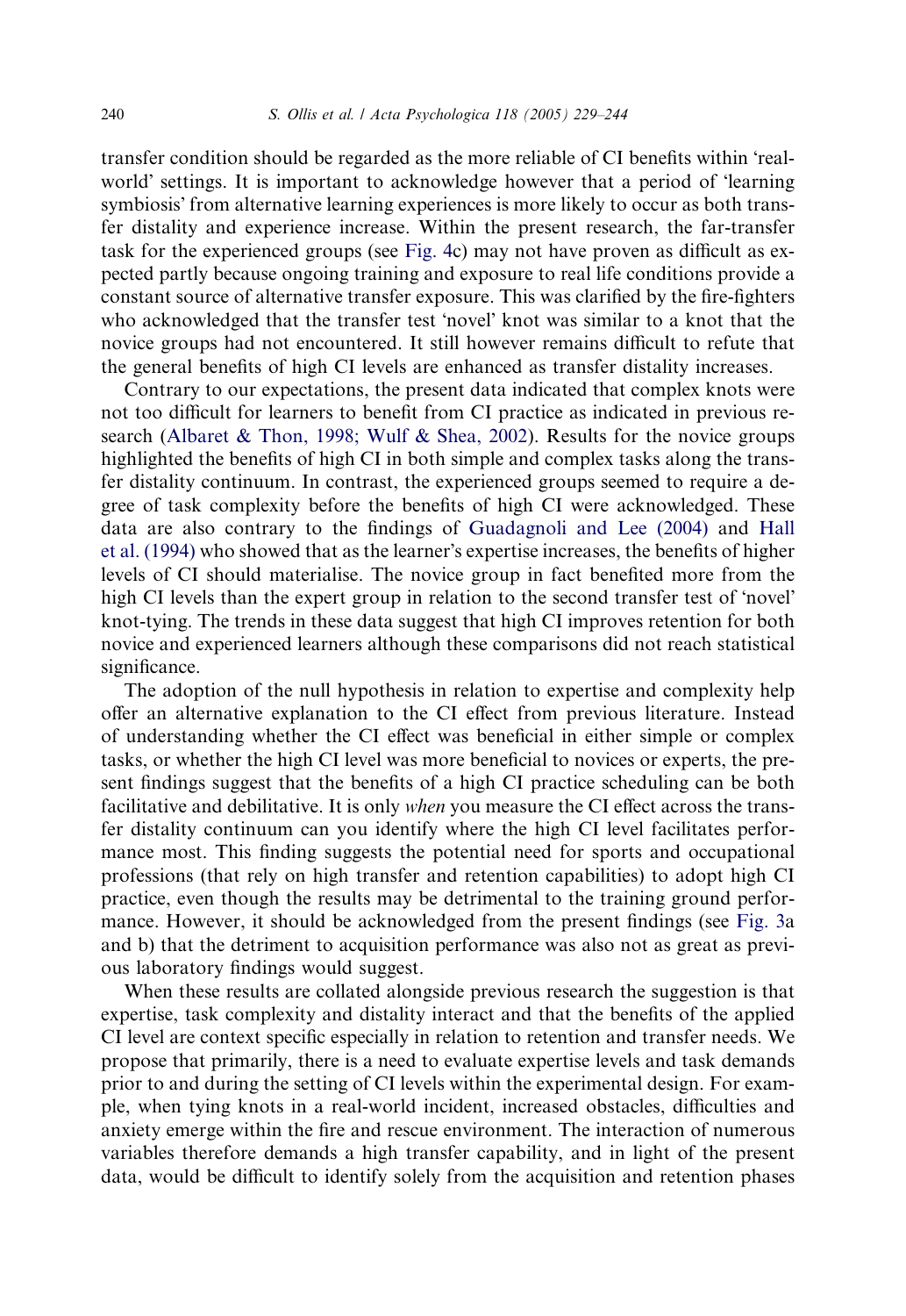of learning. Therefore, the present study would indicate the need for preliminary performance and task analysis based on transfer distality to determine if the CI effect is indeed relevant for the task in hand.

For novices, high levels of CI seemed to enhance learning whereas experienced performers may require the destabilisation of performance through alternative sources rather than practice structure manipulation alone. Such activities may be set up by the manipulation of the practice structure in line with the many different combinations of tasks observed within the professional domain under scrutiny. These tasks could also involve additional problem solving activities out-with the primary task being trained. This additional manipulation may be necessary in order to 'promote additional cognitive effort' (Lee, Swinnen,  $\&$  Serrien, 1994) or 'require the learner to engage in additional information-processing activities that are critical for test performance' ([Schmidt & Bjork, 1992\)](#page-14-0). As such, theoretical considerations would then focus on longitudinal analysis of expertise and the complexity of interrelationships along with an ability to analyse performance stability within a CI manipulation.

The adoption of high CI levels support [Guadagnoli and Lee](#page-14-0)'s (2004) recognition that finding appropriate 'challenge points' is important due to 'overall efficiency of processing information being dependent on task difficulty that is determined by the ability of the performer, the complexity of the task, and the conditions of practice'. The present research proposes that there may be a further myriad of destabilising factors that impinge on an individuals potential, and can only be identified through further real-world experimental tasks. For example, it is necessary to identify how interference occurs in relation to training factors such as periodisation of training and what is being destabilised. Moreover, we need to know if the adopted levels of destabilisation are appropriate and whether the destabilised challenge point is appropriate to facilitate the transfer task. It should be recognised that the interpretation of the present findings also suggest the dominance of a level of automaticity and learning effect over and above the CI effect (expert–simple retention knots). As such, to ensure a suitable challenge point will occur, alternative constraints out-with knot-tying scheduling should be pre-considered prior to the construction of meaningful transfer designs.

# 5. Conclusion

The results of this study suggested that a unilaterally determined level of CI or a linear approach to understanding the influence of task complexity and level of expertise in a real-world setting is inappropriate. The present findings indicated that there is a need to understand inter-relationships between expertise, complexity, task needs, CI levels and various other variables before a particular CI level can be advocated as the 'most beneficial'. Secondly, support was found for the CI effect being more effective as the fire-fighters tied knots further along the retention-transfer distality continuum. Together, both these factors indicate that the 'most beneficial' organisation of practice will be indicated when the CI effect appears most facilitative across the trans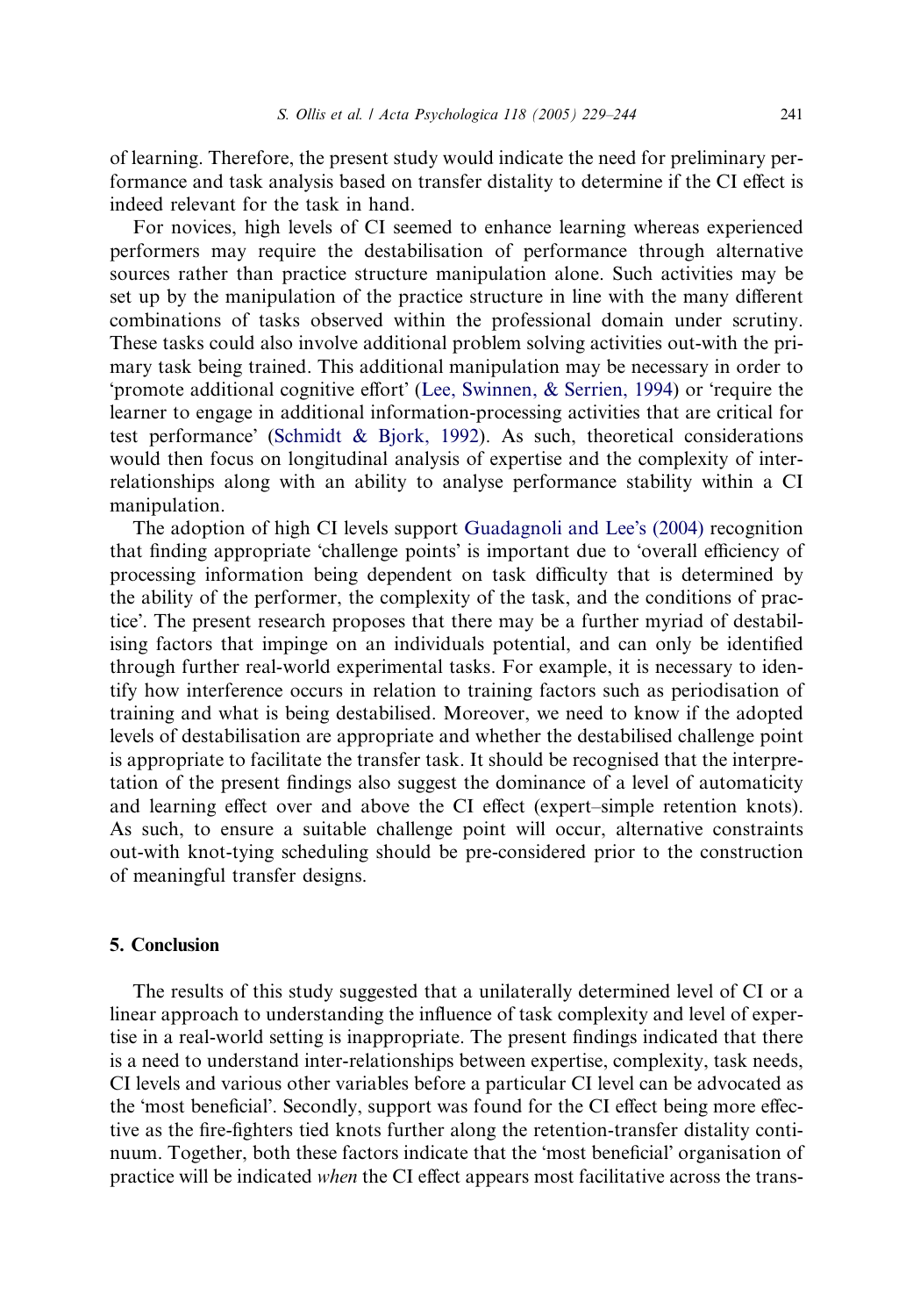fer distality continuum, rather than perceiving whether the CI effect is beneficial for a level of expertise or task complexity from a one-dimensional perspective. Overall, these findings indicate a need to conduct a preliminary task and performance analysis before appropriate challenge points can be identified and optimised for suitable skill retention and transfer.

# Appendix A

Practice schedule: conducted twice per day for each individual (am and pm).

|             | High CI                                                               |
|-------------|-----------------------------------------------------------------------|
| Day $1-4$   | 12 random (2 of each)                                                 |
| Day $5-8$   | Off duty                                                              |
| Day 9-12    | 12 random (2 of each)                                                 |
| Day 13-16   | Off duty                                                              |
| Day 17      | Retention and transfer tests                                          |
|             | Moderate CI                                                           |
| Day $1-4$   | 12 knots in blocks of 2                                               |
| Day $5-8$   | Off duty                                                              |
| Day 9-12    | 12 knots in blocks of 2                                               |
| Day 13-16   | Off duty                                                              |
| Day 17      | Retention and transfer tests                                          |
|             | Low CI                                                                |
| Day $1-4$   | Simple knots in blocks of 4 (am)<br>Complex knots in blocks of 4 (pm) |
| Day $5-8$   | Off duty                                                              |
| Day $9-12$  | Simple knots in blocks of 4 (am)                                      |
|             | Complex knots in blocks of 4 (pm)                                     |
| Day $13-16$ | Off duty                                                              |
| Day 17      | Retention and transfer tests                                          |

# **References**

Albaret, J. M., & Thon, B. (1998). Differential effects of task complexity on contextual interference in a drawing task. Acta Psychologica, 100, 9–24.

Battig, W. F. (1966). Facilitation and interference. In E. A. Bilodeau (Ed.), Acquisition of skill (pp. 215–244). New York: Academic Press.

<span id="page-13-0"></span>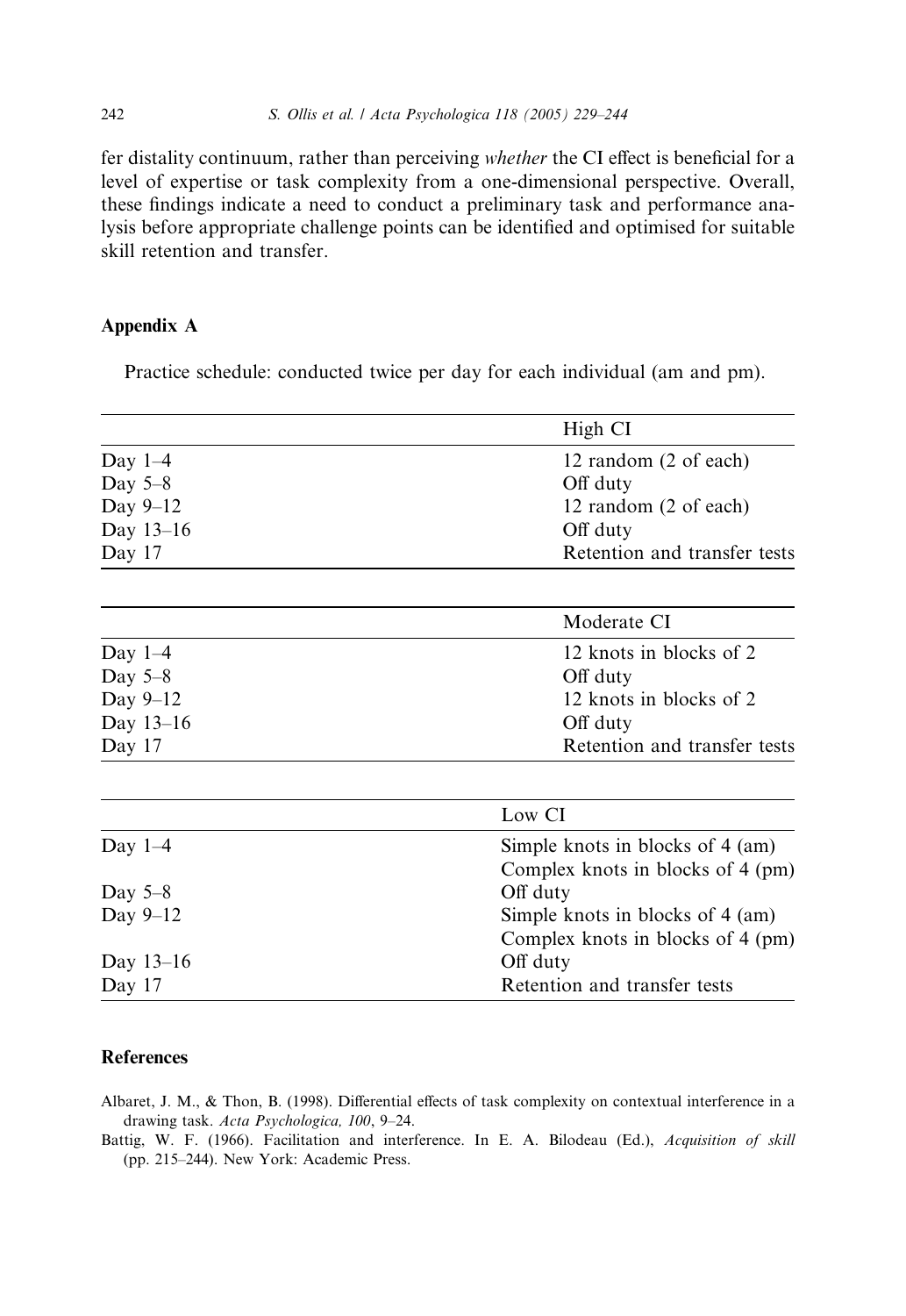- <span id="page-14-0"></span>Battig, W. F. (1979). The flexibility of human memory. In L. S. Lermark & F. I. M. Craik (Eds.), Levels of processing in human memory (pp. 23–44). Hillsdale, NJ: Erlbaum.
- Brady, F. (1998). A theoretical and empirical review of the contextual interference effect and the learning of motor skills. Quest, 50, 266–293.
- Brady, J. I., Jr. (1979). Surface practice, level of manual dexterity, and performance of an underwater assembly task. Human Factors, 21, 25-33.
- Field, A. (2000). Discovering statistics: Using SPSS for windows. London: Sage Publications.
- French, K. E., Rink, J. E., & Werner, P. H. (1990). Effects of contextual interference on retention of three volleyball skills. Perceptual and Motor Skills, 71, 179–186.
- Guadagnoli, M. A., & Lee, T. D. (2004). Challenge point: A framework for conceptualizing the effects of various practice conditions in motor learning. Journal of Motor Behaviour, 36, 212–224.
- Hall, K. G., Domingues, D. A., & Cavazos, R. (1994). Contextual interference effects with skilled baseball players. Perceptual Motor Skills, 78, 835–841.
- Hanlon, R. E. (1996). Motor learning following unilateral stroke. Archives of Physical Medicine and Rehabilitation, 77, 811–815.
- Hebert, E. P., Landin, D., & Solmon, M. A. (1996). Practice schedule effects on the performance and learning of low- and high-skilled studies: An applied study. Research Quarterly for Exercise and Sport, 67, 52–58.
- Knock, T. R., Ballard, K. J., Robin, D. A., & Schmidt, R. A. (2000). Influence of order of stimulus presentation on speech motor learning: A principled approach to treatment for apraxia of speech. Aphisiology, 14, 653–668.
- Lee, T. D., Swinnen, S. P., & Serrien, D. J. (1994). Cognitive effort and motor learning. Quest, 46, 328–344.
- Lee, T. D., & White, M. A. (1990). Influence of an unskilled model's practice schedule on observational motor learning. Human Movement Science, 9, 349–367.
- Magill, R. A. (1998). Motor learning: Concepts and application (5th ed.). NY: McGraw-Hill.
- Magill, R. A., & Hall, K. G. (1990). A review of the contextual interference effects in motor skill acquisition. Human Movement Science, 9, 241–289.
- Salas, E., & Canon-Bowers, J. A. (2001). The science of training: A decade of progress. Annual Review of Psychology, 52, 471–499.
- Schmidt, R. A., & Bjork, R. A. (1992). New conceptualisations of practice: Common principles in three paradigms suggest new principles for training. Psychological Science, 3, 207-217.
- Schmidt, R. A., & Wrisberg, C. A. (2000). Structuring the learning experience. In Motor learning and performance (pp. 231–253). Champaign, Ill: Human Kinetics.
- Schneider, V. I., Healy, A. F., & Bourne, L. E. (2002). What is learned under difficult conditions is hard to forget: Contextual interference effects in foreign vocabulary acquisition, retention and transfer. Journal of Memory and Language, 46, 419–440.
- Scottish Fire Training School manual, (2002). Gullane, Scotland: Scottish Fire Service Training Headquarters.
- Shea, C. H., Kohl, R. M., & Indermill, C. (1990). Contextual interference contributions on practice. Acta Psychologica, 73, 145–157.
- Shea, J. B., & Morgan, R. L. (1979). Contextual interference effects on the acquisition, retention and transfer of a motor skill. Journal of Experimental Psychology: Human Learning and Memory, 5, 179–187.
- Shewokis, P. A., Krane, V., Snow, J., & Greenleaf, C. (1995). A preliminary investigation into the influence on anxiety on learning a contextual interference paradigm. Journal of Sport and Exercise Psychology. NASPSPS S, 94.
- Shewokis, P. A., & Snow, J. (1997). Is the contextual interference effect generalizable to non-laboratory tasks? Research Quarterly for Exercise and Sport (Abstracts of completed research), A-64, 68.
- Smith, P. J. K. (1997). Attention and the contextual interference effect for a continuous task. Perceptual Motor Skills, 84, 82–92.
- Smith, P. J. K., & Rudisill, M. E. (1993). The influence of proficiency level, transfer distality, and gender on the contextual interference effect. Research Quarterly for Exercise and Sport, 64, 151–157.
- Thomas, J. R., & Nelson, J. K. (2001). Research methods in physical activity. Champaign, Ill: Human Kinetics.